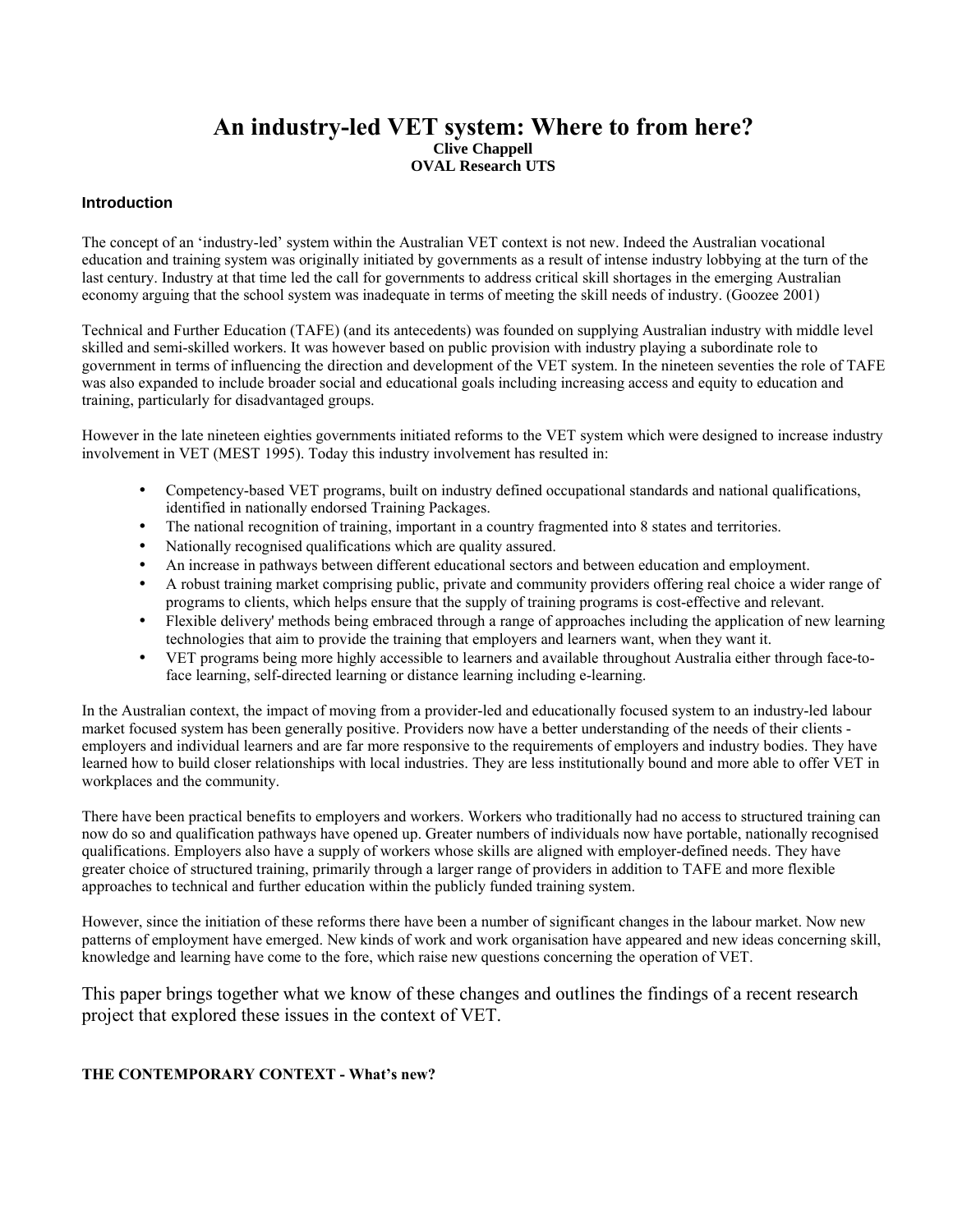Much has been made in the literature of the emergence of new forms of work and work organisation in contemporary economies, together with changing conceptions of skill, knowledge and learning. These developments have produced an environment characterised by much greater diversity than that which previously informed policy and practice in Australian VET. Today rapid change has become the hallmark of industry, the labour market, work and work organisation more generally. Moreover the concept of skill has broadened considerably, with a much greater emphasis being placed on 'generic', 'soft' or 'behavioual' skills rather than on the 'technical' skills that once defined the role of VET in the Australian skill-formation system.

### **What is new about work?**

Contemporary discussions about work emphasise the changes to work brought on by the emergence of the 'new economy'. (Marginson 2000, Castells 1993,). Many of these commentators suggest that the 'new economy', requires highly skilled workers capable of contributing more than their labour to work. Indeed these workers must be more than highly skilled in the traditional vocational sense. New economy workplaces require new kinds of people with new knowledge, skills and dispositions. (Champy 1995)

Some commentators question the extent to which the 'new economy' has generated new work that require these new skills, behaviours and dispositions. Maglen and Shah (1999) argue that in Australia the biggest growth in employment over the last decade has been at the lowest skill end of the employment spectrum. Noonan (2001) argues that the requirements of the 'new economy' are uneven in terms of the skills required. Other researchers point to the increasing mobility of contemporary workers. (Kerka 2000). In addition, new patterns of employment are emerging (Marginson 2000, ILO 2002), with a rise in nonstandard work, much at the low skilled end of employment. There is also an increase in the numbers of 'portfolio' or 'free agent' workers who contract to work on specific projects for specific amounts of time. (Imel 2001).

### **What is new about skill?**

Developing a highly skilled workforce has become a major strategy of many OECD countries confronted with new economic conditions. Drawing on Human Capital Theory, this strategy suggests that a country's economic performance is intimately connected to raising the level of skill of its workforce. (Papadopolous 1996)

Recent criticisms question the value of this strategy. The suggestion that contemporary economic success is dependent on having workers highly skilled in the production, transmission and rapid deployment of knowledge overestimates the economic impact of 'knowledge' work. (Briggs and Kitay 2001).

The idea that all contemporary workplaces require new kinds of people with new skills (Champy 1995) has also come under scrutiny. Not only has recent research challenged the extent to which these new skills are required within industries and organisations but also suggests that the notion of 'skill' has changed.

'Skill' is transformed from being defined in terms of the technical knowledge and skills required in a particular job, to a concept that includes an array of general and personal capacities and attitudes. Indeed high level technical knowledge and skills have, in some senses, been lost in the discussion concerning the new skills required in contemporary workplaces.

Other commentators on 'skill' (BVET 2001) argue that employers now appear focused only on behavioural capacities of workers that fit in better with modern methods of production and service provision.

'New economy' discourses would also suggest that industry's investment in training should increase.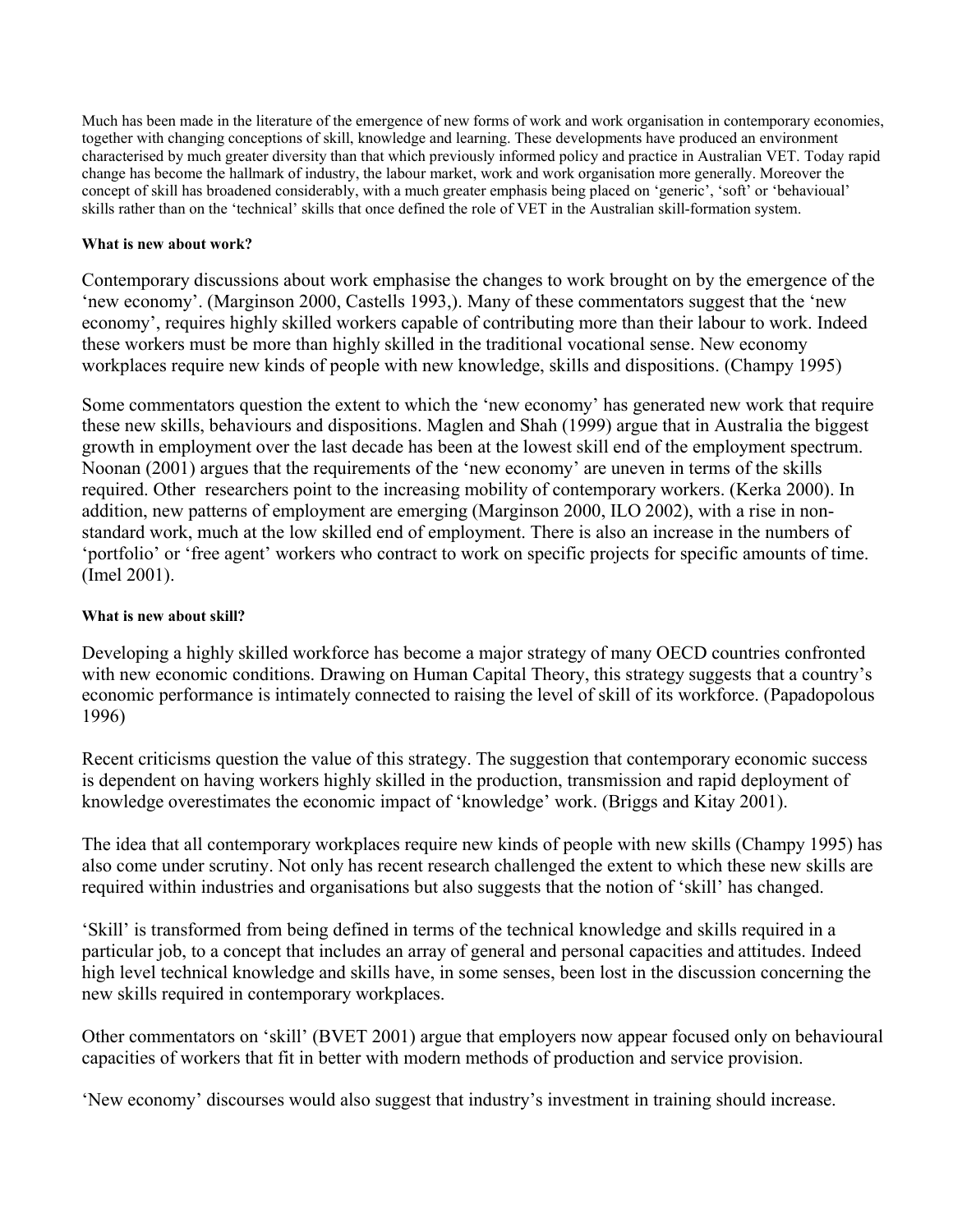However in fact it has declined. Moreover, the training that is occurring is more often than not initiated by government legislative changes rather than by industry driven skill requirements. There also appears to be increasing expectations that individuals not employers are responsible for their own training and skill development.

In summary a number of contradictions have emerged in relation to skills and skill-formation over the last decade.

- A more highly skilled workforce is regarded as essential yet much of the work created over the last decade is low skilled skilled.
- The nature of the skill mix required in the contemporary economy is unclear There is an increased emphasis on general and behavioural capacities with little differentiation concerning the contemporary nature of work and work organisation.
- skill development is increasingly seen as the responsibility of individuals rather than industry or employers.
- new networks of production, outsourcing, sub-contracting and new employee relationships suggest that industry is not the most appropriate unit of analysis in terms of skill-formation.

# • **What is new about knowledge?**

For many, a distinguishing feature of the 'new economy' is its reliance on the creation and application of new knowledge in workplaces. ( Johnston 2000. OECD, 2000) Increasingly 'knowledge work' is seen as the critical ingredient to economic success (Cairney 2000).

This has led to some commentators questioning the adequacy and utility of the content, organisation, production and transmission of knowledge that traditionally takes place in education and training institutions including VET. This position proposes that the knowledge of the new economy is different from that which has occupied traditional education and training programs. Today, thinking about knowledge emphasises knowledge constructed as practical, interdisciplinary, informal, applied and contextual over knowledge constructed as theoretical, disciplinary, formal, foundational and generalisable. Moreover as Tennant (2001) comments '[r]elevance no longer equates with the 'application' of knowledge to the workplace, rather the workplace itself is seen as a site of learning, knowledge and knowledge production.'

Workers are now expected to contribute to new knowledge production within the workplace and this 'new knowledge' is significantly different in that it is:

- high in use value for the enterprise, is context specific and its value may well be short-lived.
- not foundational and cannot be 'codified'
- rarely the product of individuals but is constructed through collaborations and networks.

As Cairney (2000) points out, the emergence of the 'knowledge economy' is highly contested, with some commentators arguing that its proponents are more in the business of mapping the future than describing the present. Although there is general agreement that new industries including Information and Communication Technologies are highly knowledge intensive, the extent to which other industries can be described similarly remains equivocal.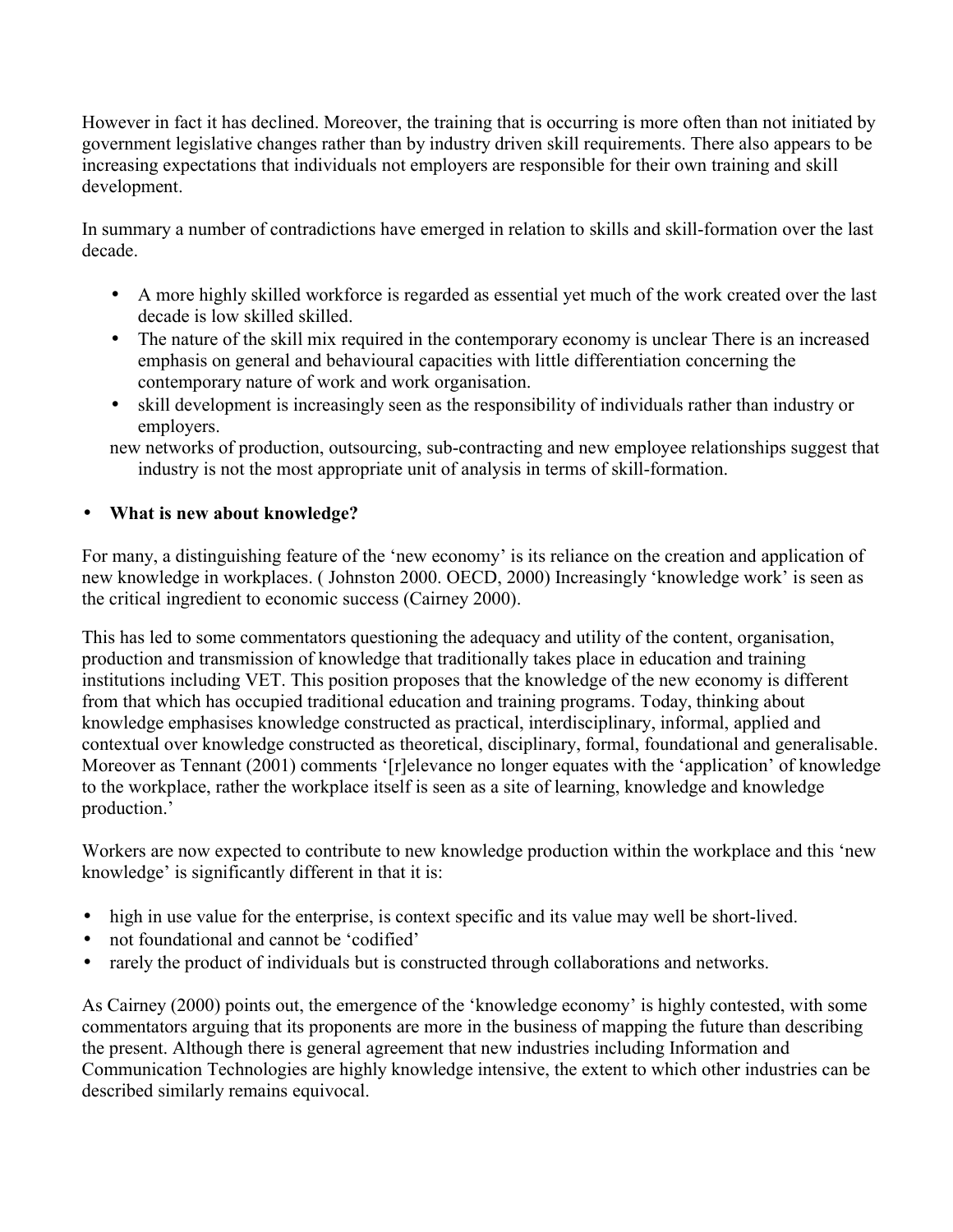Some reports argue that the high skills/high performance route is the only way by which industries can now compete in the globalised 'new economy'(OECD 1996, 2000) . Others restrict this scenario to more obvious 'knowledge-based industries such as IT, biotechnology and financial services. Cairney (2000) suggests that all industries - be they predominantly high, middle or low skilled - are more knowledge intensive, a position supported in some ways by research in the UK (SKOPE 2001). Therefore all workers irrespective of the industry in which they work, now require higher levels of cognitive and intellectual abilities than were once expected.

Which of these scenarios is most persuasive in many ways will determine the future of VET provision. For example, research has shown that new, high skilled, knowledge intensive industries have low levels of investment in formal training. (Cairney 2000) Rather, informal learning in these new industries is regarded as being more useful in developing knowledge needed to perform in a rapidly changing environment.

On the other hand, the general high skills/high performance scenario suggests an even greater investment in education and training is needed in order to raise the skill levels of the whole of the workforce.

Finally new knowledge literatures appear to focus more on the importance of general cognitive abilities rather than technical expertise. They emphasise the workplace as the most authentic and useful site for new knowledge production and suggest that workplace teams and networks rather than individuals are the source and generators of knowledge within the 'new economy'.

### **What is new about learning?**

Australian vocational programs that lead to nationally recognised qualifications are delivered both on and off-the-job, by public, private and non-government providers, in workplaces, industries and classrooms, in schools, colleges, universities and enterprises. However, contemporary ideas concerning learning and work have moved beyond the provision of formal award courses by systemic providers of education and training. Formal education and training is no longer a stand-alone intervention in economic productivity but, to have full effect, must be more systematically linked to a wider strategic human resource management strategy encompassing new approaches to job design and work organisation.

Moreover talk of 'learning in the workplace' 'learning organisations', 'work-based learning', 'informal learning' and workplace learning all work to promote learning outside of educational institutions as crucial sites for learning in the new economy. Interest in developing workforce capability has turned to workplace learning rather than structured training.

What this means for VET systems is unclear as any response is contingent on agreement being reached among stakeholders concerning the goals of vocational education and training. These goals vary from industry to industry, government to government, region to region, organisation to organisation, learner to learner and educational sector to sector.

For example, while there may well be merit in the idea that learning at work is the most authentic and successful form of vocational learning this cannot have universal application. For it relies on learners being in work and Australian figures suggest the majority of learners in VET undertake learning not for the purpose of improving their current employment but rather to enter the employment market or to change employment.(Booth 2001)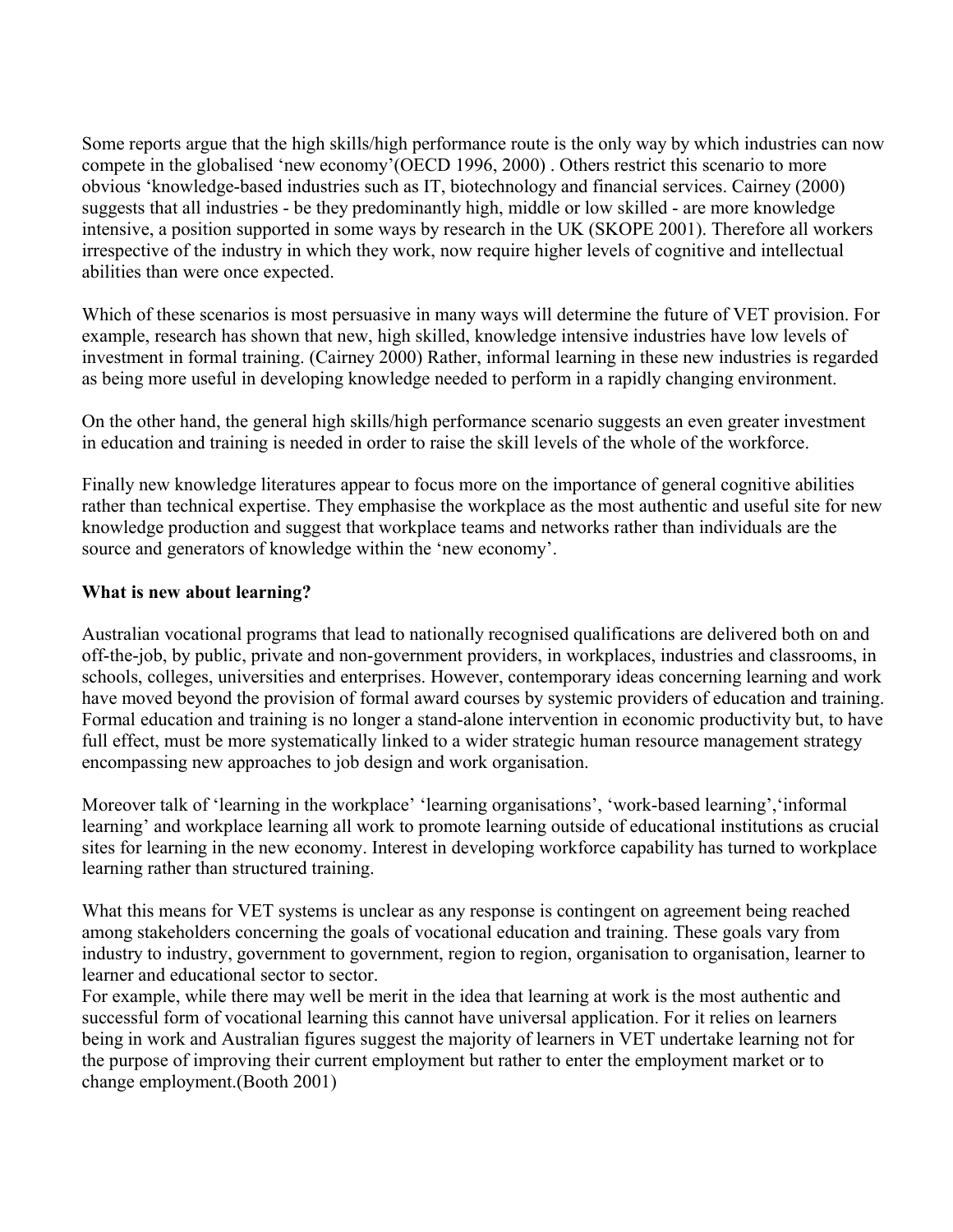Therefore the need for formal VET programs designed for individuals who wish to change or improve their prospects within the labour market will continue. Moreover, non-standard employment including labourhire, casual and contract work, complicates the workplace learning story in that it is predicated on a relatively stable and on-going relationship between the learner and the workplace. Given all this it, seems likely that the goals of vocational education and training will continue to include:

- The provision of skills that are currently needed by industries and occupations.
- The development of general 'employability' skills.
- Workplace skills that are future-orientated and consistent with the evolving requirements of the 'new economy'.

At the same time, new developments in learning theory have important implications for vocational learning including increased interest in 'situated', 'organisational' and 'productive' learning. These developments appear to promote learning at work as the most authentic, relevant and useful form of vocational learning. These ideas are also closely linked to new conceptions of knowledge and the increased focus on the importance of 'knowledge work' and the 'knowledge worker' in contemporary economies.

### **Research findings**

It was in this context that OVAL Research in negotiation with ANTA undertook a research program with the title *An industry-led VET system; issues for policy, practice and practitioners*. The rationale that underpinned the research was that while an industry-led VET system has been central to Australian VET reform for well over a decade, significant changes to work and the organisation of work together with new conceptions of skill, knowledge and learning outlined above had also occurred. What all these changes might mean for an industry-led VET system was therefore seen as an important question in terms of the future development of Australian VET.

An important feature of the project was the involvement of 8 practitioner-researchers who worked in the four TAFE institute project partners (West Coast College of TAFE (WA), Adelaide Institute of TAFE (SA), Western Sydney Institute of TAFE (NSW) and Bendigo Regional Institute of TAFE (Vic). This involved a start up research workshop where the rationale of the research and the research instruments (surveys and interviews) to be used by the practitioners in their institutes were jointly developed and refined.

The project chose three industry sectors as its focus;

- Information and Communication Technology (ICT)
- Tourism & Hospitality
- Manufacturing.

The rationale for selecting these industries was that ICT is often characterised as an industry of the 'new economy' and has no tradition in terms of the vocational training of its workforce. Tourism & Hospitality on the other hand has an established tradition of vocational training and is a service industry employing large numbers of workers. By way of contrast, Manufacturing is often characterised as an 'old economy' industry. While it has a strong tradition of vocational training it is not an industry in an expansionary phase in terms of employment.

To provide both contrast and context, the study also considered practitioners and practice in areas that are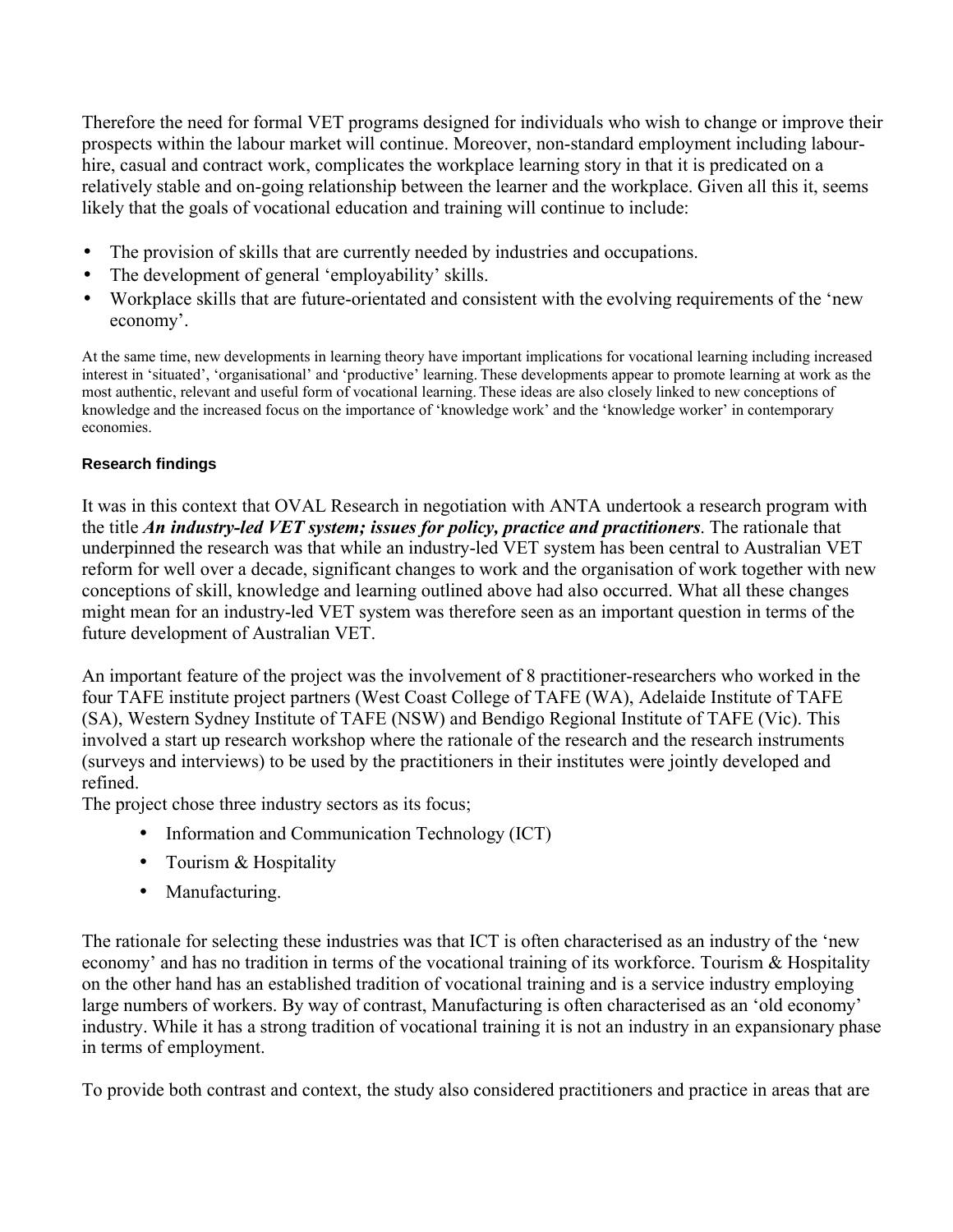pre-vocational or cross industry and which are designed to produce more general cross industry and generic and employability skill outcomes.

The project involved:

- The development of a scoping paper that outlines contemporary changes impacting on an industry-led VET system
- Analysis of interviews with key stakeholders in Australian VET policy Analysis of interview data from TAFE staff and employers
- Analysis of survey data from TAFE teachers and learners
- Analysis of survey & interview data from non-TAFE RTOs
- A demographic profile of the 4 partner TAFE Institutes

Detailed reports of these findings are available on the OVAL research website (www.oval.uts.edu.au)

Overall the study concludes that VET providers increasingly operate within a world of difference created by the varying needs, expectations and priorities of industries, enterprises, local employers, learners, differences between national, regional and local training needs and finally variations in the goals and purposes set for the Australian VET system. Nonetheless although VET now operates in a world of difference the study concludes that:

• The promotion of **an industry-led VET system** has produced significant gains for Australian VET.

### **However**

- Increasingly **local /regional relationships** based on partnership and collaboration are central elements in VET program planning and delivery.
- **Social policy objectives** remain important elements in VET provision.

# **An industry-led system and VET**

Australian industry represented by national peak industry bodies greatly influences VET providers. In particular leadership in the areas of specifying vocational outcomes and advising on future training needs is now widely recognised by VET stakeholders as the major contribution by industry to the VET system

There is general agreement from all VET stakeholders included in this study that the reforms of the last 10 years have substantially increased the involvement and influence of industry in VET. Indeed with only a few exceptions the response of stakeholders to the reforms are positive. The VET system is now regarded by most as more responsive to client needs and more flexible in terms of delivery. Greater user choice, the extension of vocational qualifications to greater numbers in the workforce and the portability and national recognition of these qualifications are all seen as major improvements to Australian VET.

Perhaps most importantly, stakeholders irrespective of location within the VET system nominate the leadership by industry in the development of competency standards and training packages as industry's most important contribution to contemporary VET.

However the recognition of the central role of industry is also complicated by the fact that the concept of an industry-led system is understood differently by different players. Moreover these different understandings are in many ways an outcome of the increasingly complex and multifaceted sets of relationships that exist among VET stakeholders. For example at the local level employers and enterprises often have expectations of providers that move beyond those determined at the national level. These different expectations create different types of relationship that are often more collaborative in nature involving the development of local partnerships between VET, local employers and other stakeholders.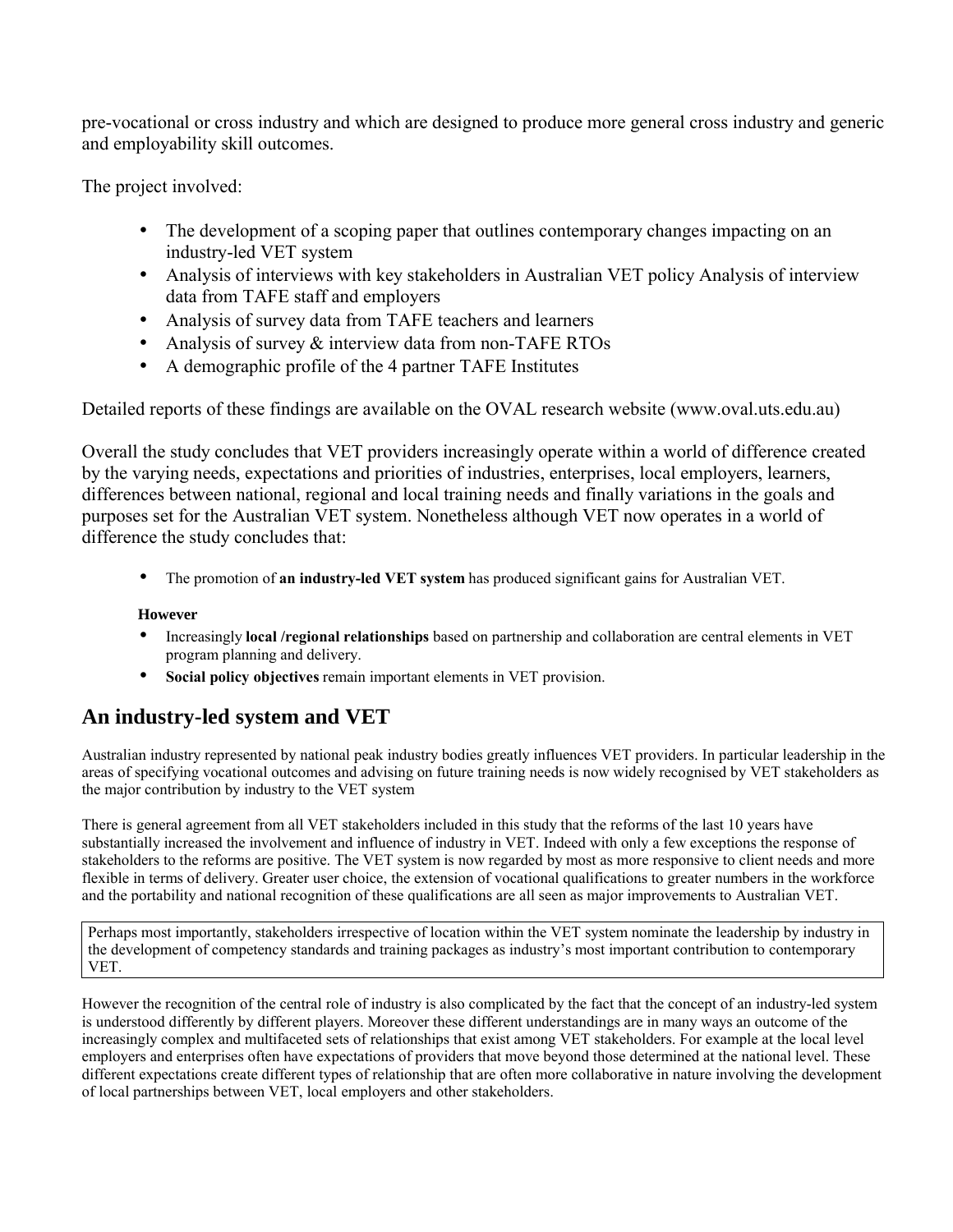Even here the dynamics of the relationship vary depending on the nature of the collaboration. In some cases for example the provider is delivering a commercial training product to an employer and on another occasion is asking the same employer to provide work placement opportunities for learners undertaking publicly funded courses.

As a result of these differences acknowledgement of leadership by industry in the area of specification of vocational outcomes and future training needs does not mean that the majority of stakeholders regard the current Australian VET system as being industry-led.

Indeed many of the stakeholders involved in this research were reluctant to describe the VET system as being industry-led. The reasons given for this reluctance vary considerably but are for the most part dependent on the particular location of the stakeholder in VET and the relative importance given to the various roles and responsibilities given to the VET system.

In fact, this research suggests that at the local level terms such as partnership and collaboration are more common expressions of the VET-stakeholder relationship than leadership.

Many employers in industry sectors that continue to have a 'trade' tradition and who employ qualified tradespeople remain committed to an 'apprenticeship' model, which in many ways is still regarded as the process of inducting learners into the trade rather than into the industry. Indeed this research suggests that many small employers in these industries see their role as working with VET providers to maintain the integrity of the trade qualification.

By way of contrast in other industry sectors such as business and information technology where work is dispersed across many different enterprises and businesses and where there is no apprenticeship tradition the relationship with the VET system is different. Here local employers and businesses are much more concerned with the VET system delivering VET courses that meet their specific and immediate needs. In short their interest in VET is on building the capabilities of individuals within their workforce rather than developing the workforce skills of the labour market .

Consequently the leadership provided by different industry sectors is highly variable in terms of their involvement and interest in VET. These different positions viz a viz the purpose of training influences how and in what ways employers become involved in the planning and implementation of particular vocational learning programs at the local level. For some vocational education and training remains primarily the responsibility of providers. Others regard VET more as a shared responsibility.

Either way VET providers in this study highlight the considerable efforts they make to get local employers more involved in training. Indeed this research reveals the extensive work VET providers now undertake to persuade local employers to assist in the integration of learning and work demanded by nationally endorsed industry training packages. This includes:

- greater integration of on and off-the-job training,
- finding and managing work placements
- making authentic assessments of workplace competence.

In this context VET providers often have to overcome the perspective of many employers at the local level who do not see this involvement as having anything to do with their core business or believe that they have the time or resources to become involved.

Small employers and SMEs also highlight the issue of representation, arguing that for a variety of reasons they feel that the needs of big business hold more sway that the needs of SMEs in the work of peak industry bodies. Often small employers and SME's feel they have little contact, interest or indeed the resources to influence the work of peak industry bodies. Furthermore they are often unimpressed with the content of training packages endorsed by their peak industry body. (*This issue of representation was also raised by some policy makers who question how representative peak bodies are in reflecting the needs of all employers in the industry*.)

A number of VET providers are mindful of this issue noting that substantial numbers of local employers are unaware of the influence their peak industry body has on the content and assessment of VET programs.

Therefore VET providers often see themselves as brokers linking local employers with the broader training agenda pursued by peak industry bodies and governments.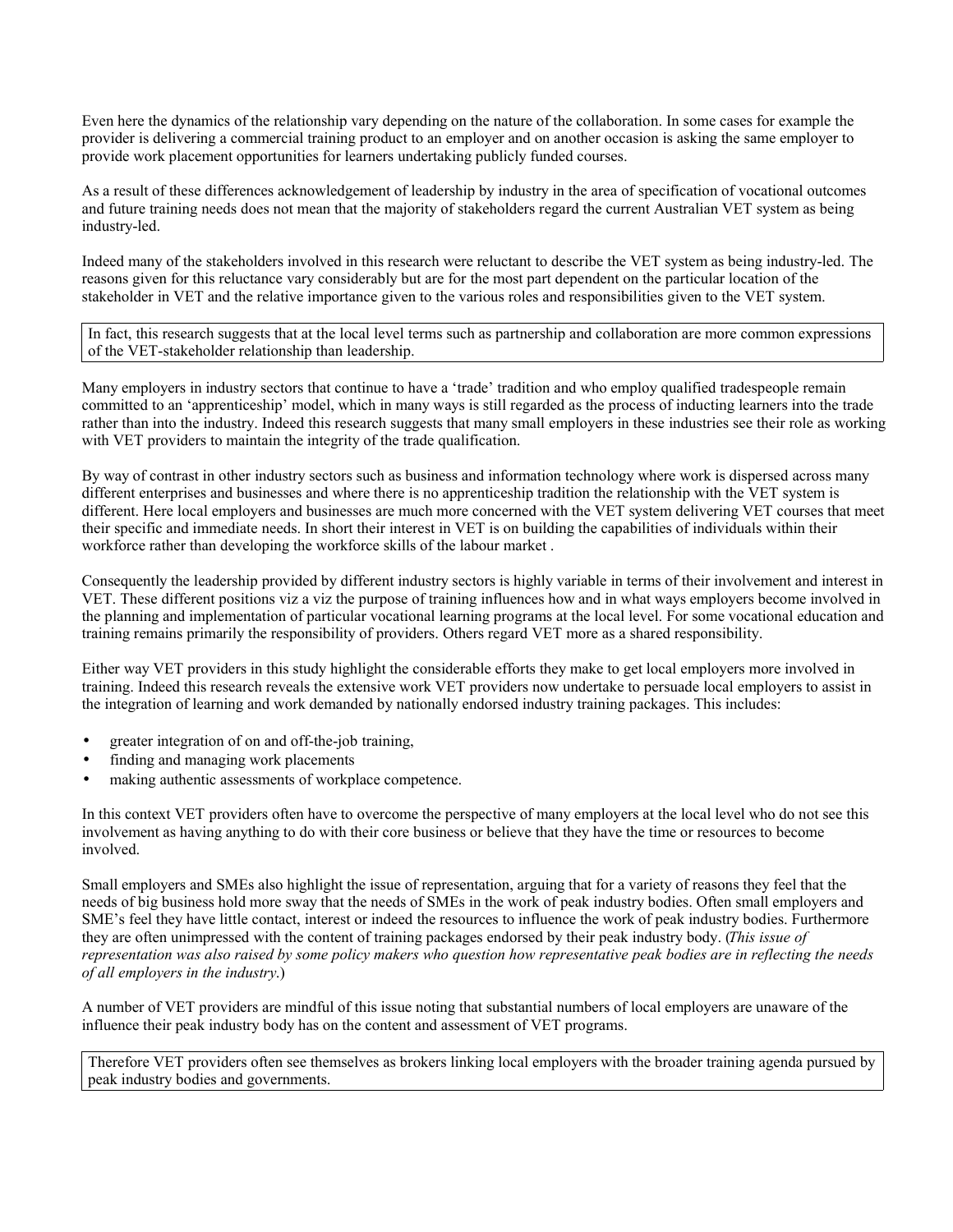Both public and private VET providers involved in delivering fee-for-service courses to businesses and local employers are also well aware that this relationship creates a quite different dynamic to the provider-client relationship. Commercial relationships are not industry-led as such but rather employer or enterprise led.

A number of non-TAFE RTOs report that this commercial relationship is crucially important representing a substantial component of their business. Indeed in some instances interest in commercial relationships by non-TAFE RTOs is such that they are now less involved or interested in delivering government funded vocational programs endorsed by peak industry bodies and are looking to expand their commercial relationships with employers and enterprises. Moreover within the increasingly business oriented TAFE system commercial relationships with employers are also being more actively pursued.

An additional complexity around the issue of an industry-led system is, as one policy maker points out, the inevitable tensions in a system that is industry-led but which remains largely government funded.

Governments are interested in developing the capabilities and skills of the labour market in general. Moreover this is regarded as particularly urgent in light of the changing nature of work and the contemporary labour market. Government interest therefore moves beyond the immediate needs and interests of employers or indeed specific industries and concerns itself with issues of transferable skill development, future skill needs, articulation, national recognition, quality, accountability, etc.

This in turn positions the VET system as an agent of government bound to uphold the interests of government. At the same time it is also asked to meet the needs of industry.

This means that VET providers also act as brokers of government policy, explaining to employers why particular VET programs include learning outcomes that from the employer's perspective appear superfluous to their needs.

In some senses VET providers consider themselves as the major communication bridge between national industry bodies and government on the one hand and individual employers on the other.

## **local /regional relationships and VET**

As we noted earlier much of the progress towards an industry-led system has occurred as a result of peak industry bodies becoming involved in national VET policy formulation, competency standards and training package development and national recognition of industry qualifications. However the question of how and in what ways the realisation of an industry-led system can be advanced further has as yet not been subject to detailed investigation.

Evidence from this research project suggests that although local/regional relationships between VET providers and other stakeholders are extremely diverse they nevertheless have the potential to further integrate training with the world of work.

What distinguishes these local relationships is that they are described by the stakeholders as being characterised by collaboration and partnership rather than leadership

Interest in the local is now a feature of debate among VET commentators including public policy makers both here and overseas. For example the ILO Report *Learning and Training for Work in the knowledge Society* (2002) suggests that decisions on training:

are best made at the regional, local and sectoral levels, close to economic demand and social needs. For example, decisions on training in an area of booming economic growth will differ greatly from those where deindustrialisation and job loss are prevalent. Such differences can be accommodated by developing training decisions closer to local realities. (ILO 2002 pp 21-22)

In many ways this reflects a much wider public policy direction, taken by governments, particularly in Europe, which seeks to develop social partnerships and collaborations that are more responsive to local needs and conditions (Green A, Wolf A & Lehney T 1999). Overall the intent of this policy direction is to devolve decision-making to local stakeholders who are seen as being in a better position to interpret and do something about the specific and contextual needs of local communities, economies and businesses.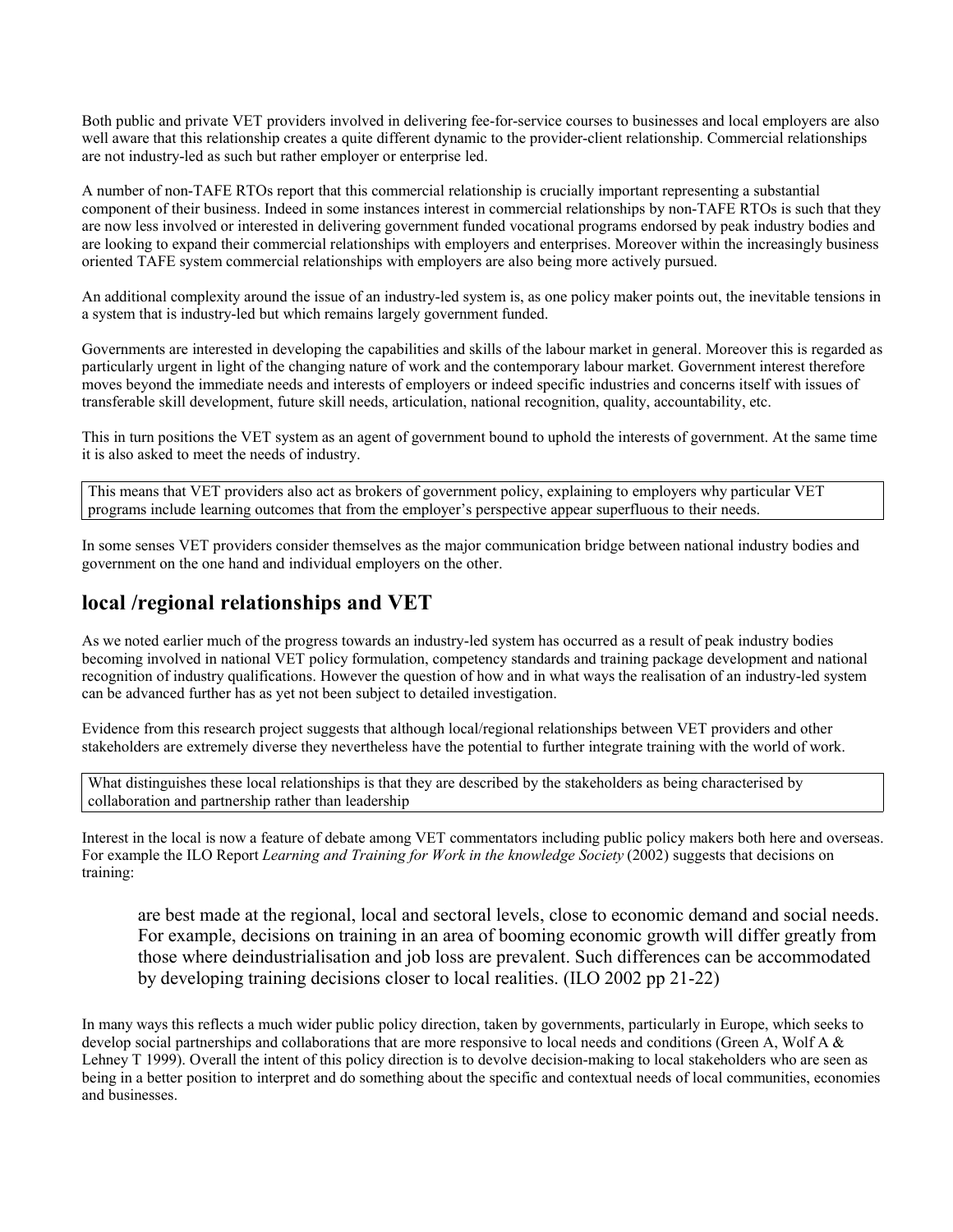In the UK for example a Learning and Skills Council (LSC) consisting of a national body and 47 local councils has been established to support the development of Learning Partnerships (LPs). These partnerships are seen to 'play a key role in developing and coordinating local learning provision that reflects the needs of the local community and business.' (http://www.lsc.gov.uk)

In Australia too the establishment of social partnerships that can better address local needs has also been the subject of increasing interest in public policy circles. The LLEN initiative in Victoria for example not only provides a framework to develop local social partnerships but also suggests that **innovation** in training provision is an important outcome of these partnerships.

The Local Learning and Employment Networks incorporate three key themes in the Victorian Government's commitment to education reform, these being:

- \* community building<br>\* innovation and
- \* innovation and<br>\* development of
- development of infrastructure.

These three themes are inter-dependent and provide the foundation for community building through enhancing networks and partnerships. Taken together they indicate a significant shift of emphasis away from centralized decision making by government through institutions to one of empowerment by communities through local decision through partnerships. (http://www.llen.vic.gov.**)**

As Seddon et.al (2002) put it initiatives such as these are attempts:

to devolve decision making to the local level where action consequences are more immediate and more readily realised than in more centralised forms of governance. Working to secure mutuality of interests and reconciliation of conflicting interests among client groups then becomes the hallmark of mature service delivery.

Overall these initiatives can be read, as a retreat from the idea that national policies, which mandate common approaches to issues such as skill development and education and training, are in themselves a sufficient response to new economic conditions. As one policy maker remarked during this research.

The grand narrative is dead as a public policy mechanism. The world moves too fast and it moves in different ways and public policy is now a different beast to what it was in the mid 1990s even (Government official).

The reasons for this retreat from the 'grand narrative' in policy terms are not altogether clear. However at least part of the reason may reside in the rapidly changing characteristics of the 'new economy' brought on by the globalisation of markets, new information and communication technologies and their impact on work, the organisation of work, skill , knowledge and learning. As Buchanan et al (BVET 2001) point out although these changes are occurring their impact on different industries, workforces and regions together with the new skills mix required is highly variable therefore limiting the capacity to produce general policy responses to increasingly diverse socio-economic circumstances.

In this new policy context collaboration and partnership are the hallmarks used to describe the relationship of the various stakeholders with each other. Furthermore in the context of VET the emphasis on the local also broadens the array of stakeholders that might be involved. Local industry, employers, enterprises, local and regional government, schools colleges and universities, private training providers, government agencies and community groups are all potential contributors to the development and implementation of a coherent and integrated set of strategies that better address the education and training needs of the local community and economy.

To date in the Australian policy context much of the progress in VET reform has occurred as a result of peak industry bodies becoming involved in national VET policy formulation. The emergence of local partnerships and collaborations as the vehicle for further reform to the VET system is a significant departure from the past. Indeed if this new direction has merit it suggests that the central question for policy makers is now:

How and in what ways can the move to more local and collaborative arrangements of VET provision be achieved without losing the gains of the last decade?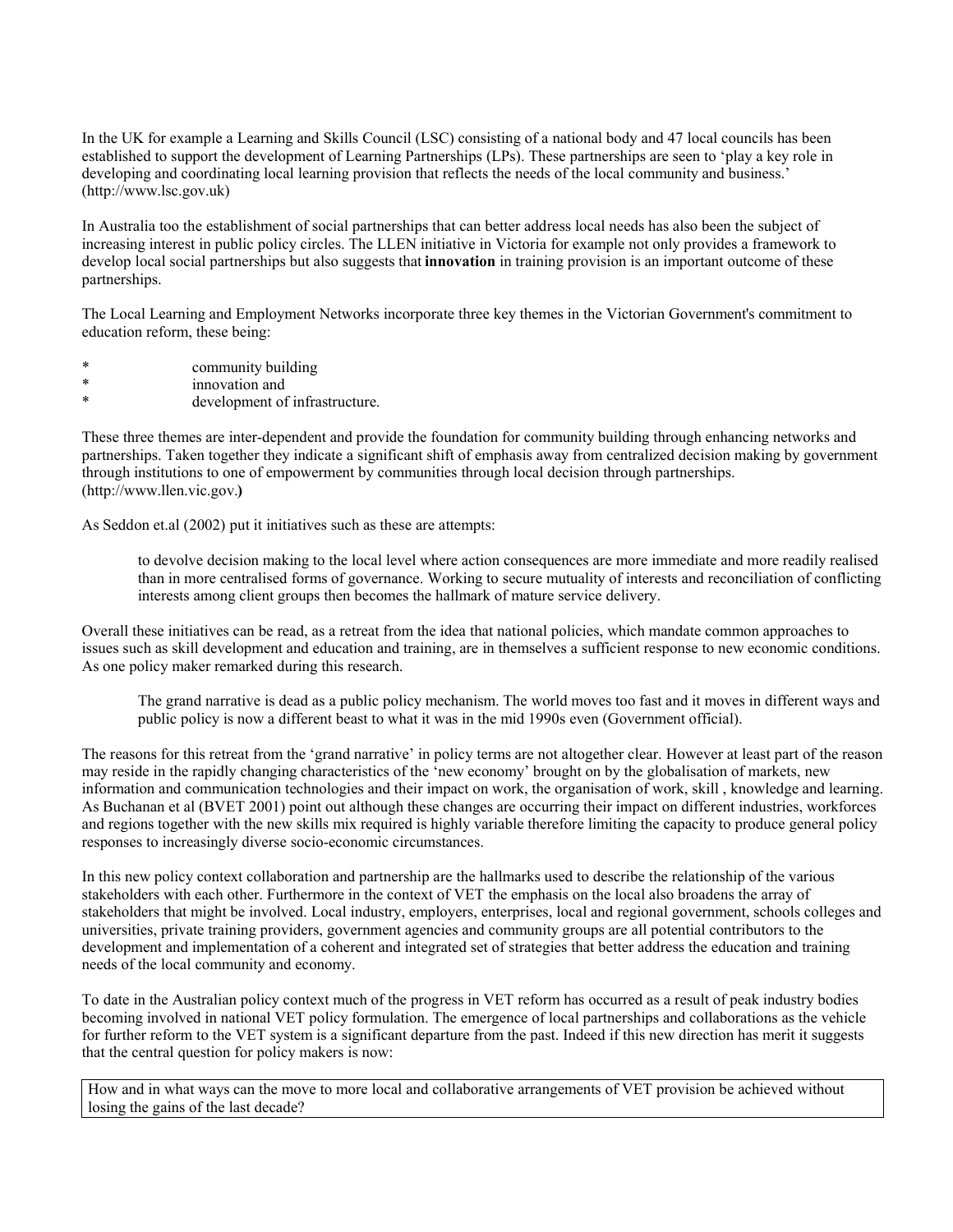Evidence from this research suggests that there are grounds for believing that the conditions for effective local learning partnerships already exist.

There is widespread agreement among many employers and VET managers that the relationship between VET and industry needs to be based on collaboration. Indeed one of the main reasons interviewees were wary of describing the VET system as industry-led was that it failed to reflect the ways in which VET providers, local industry and enterprises actually work together.

Many employers looked to VET for leadership in vocational teaching and learning, arguing that this was not their core business or an area in which they had expertise or interest. They see the role of employers in VET is to provide VET with information regarding their specific skill needs and for VET to deliver relevant programs that suit the needs and constraints of business.

The views of many stakeholders indicate that the strongest relationship between VET providers and 'industry' is at the local employer -provider level. Many of the VET providers interviewed are already engaged with local employers in designing and delivering innovative programs that meet their specific needs. VET providers also work with local employers, job placement agencies and community groups in designing and delivering education and training programs tailored to the particular needs of the local community. Links are being made at the local level with schools, TAFE colleges and universities and all VET providers use both formal and informal networks to consult with various local representative bodies.

VET providers are also well aware of new learning theories that promote 'workplaces' as the most powerful and authentic sites for vocational learning. Indeed they rely on the existence of collaborative partnerships with local employers. Providers now rely more than ever on employers giving opportunities for VET learners to experience work as an integral part of their VET program, learners that are often not on the employer's payroll.

VET providers therefore not only maintain good working relationships with employers but 'sell' the idea of work placements to them. This not only involves explaining the rationale of work placements but as reported by many VET managers, but also demonstrating to host employers the value they may gain from such placements. In many ways therefore

VET providers act as brokers, balancing government policy requirements and the varying interests and expectations of employers. Indeed some act as human resource consultants to local businesses and employers who may not have the skills required to identify training solutions for their business

#### **Social policy objectives and VET**

This research project suggests that industry leadership at the national level and employer collaboration at the local level are now major influences on VET provision. TAFE institutes and non-TAFE RTO's are now much more conscious of the role industry plays in the VET system and are more proactive in terms of trying to meet the needs of industry both at the national level and at the local and regional level.

This focus on the role of industry, enterprises and employers has produced significant improvements in terms of the design and delivery of relevant, flexible vocational learning programs that meet the explicit needs of these client groups. Given the effort involved in achieving these improvements it is perhaps easy to see why other clients of the Australian VET system have not been the focus of so much attention in recent times.

However this research shows that the VET system and TAFE institutes in particular continue to serve a large client group made up of individuals who for one reason or another enter the VET system in order to gain qualifications that enable them to change their career trajectory.

Serving this client group is particularly demanding for VET providers. Contemporary programs increasingly demand work experience as integral to the achievement of vocational learning outcomes. Finding suitable work placements and employers willing and able to host these placements takes up considerable resources and relies on the provider having good relationships with local employers and the community.

Even then many providers report that to get the best out of work placements they must ensure that the learning that takes place is not only of benefit to the learner but also the host employer. In this way they can maintain and expand the pool of employers who are willing to participate.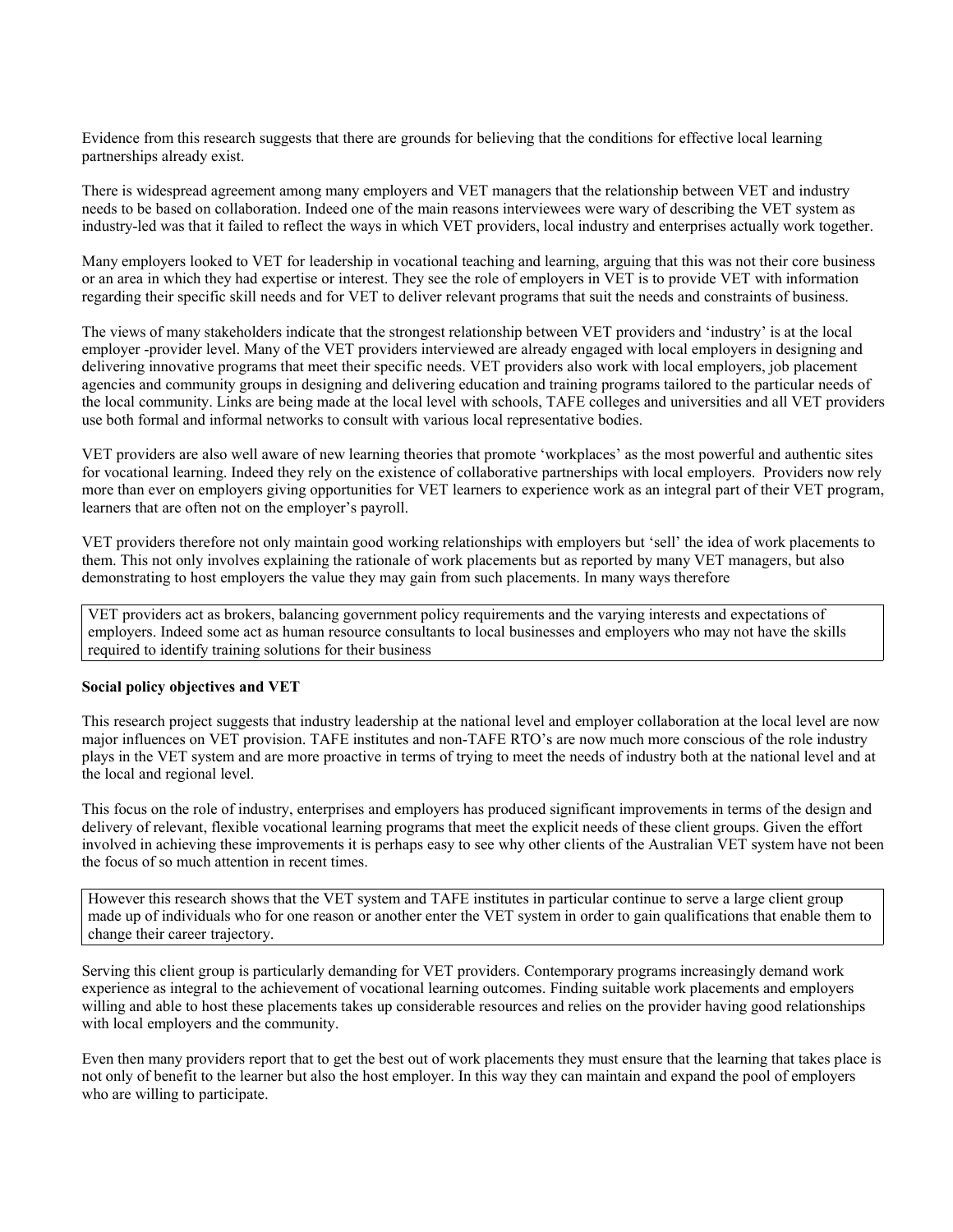In many ways the role of VET providers in this situation is not to meet the immediate needs of employers, who often may have no need for more skilled staff. Rather the role of VET is to contribute to developing the skills of the Australian labour market as a whole.

As a result the development of good relationships between local employers and VET providers is now pivotal to increasing the skills pool of the national labour market.

A second major client group served by the VET system are those individuals and social groups who for one reason or another are believed to be of greater risk of social and economic exclusion. These groups include for example people with disabilities, the long term unemployed and indigenous Australians. Generally these types of education and training initiatives are funded by governments and are driven at least in part by the view that participation in education and training can in some senses overcome or ameliorate social and economic disadvantages experienced by these groups.

VET providers involved in this area of provision recognise that what they do is different in terms of direct industry involvement. Many of these programs are not directed at a particular industry but are designed to produce general employabilty outcomes for particular individuals and groups.

Even here although these types of courses often have no special relationship with a particular industry they often involve work experience components, which once again rely heavily on the provider having good relations with local employers in the community.

Much of the work of the staff again involves finding local employers who are willing to participate in these work placements; placements that may well be particularly demanding. More often than not these specialist programs also rely on the provider being part of a local community network, which includes local government agencies, advocacy groups, chambers of commerce and other education and training providers.

This research indicates that the success of these programs is highly dependent on VET providers actively developing a supportive community network of interested stakeholders.

Other VET programs reported in this study are not designed for the purpose of immediate entry into work but rather entry into education. These courses enable people who for one reason or another are ineligible for standard entry into programs in VET or higher education may on completion do so. In these instances collaboration is often with other parts of the VET system or with universities.

This research uncovered many examples of these types of partnerships being built and maintained. In most cases they have developed because of the work of individuals in VET with the support of senior managers. Almost by definition these kinds of programs are heavily influenced by government initiatives and priorities and require the coordinated involvement of different local stakeholders including other government agencies, educational providers, various community groups and local employers.

This study suggests that the VET system remains committed to achieving social policy objectives beyond those of direct interest to industry. Moreover these objectives are best achieved when VET providers actively involve themselves in local community networks and partnerships.

### **A final word**

High expectations are placed on the contemporary Australian VET system. It is regarded as a major contributor to the development of a skilled Australian workforce capable of responding to the challenges presented by new and uncertain economic times. At the same time it is a system committed to broader social goals and objectives determined by governments.

It is expected to be responsive to the changing needs of industry, enterprises and employers and at the same time not lose sight of its responsibilities to the diverse groups of individuals who also look to VET for further education and training. It must ensure quality of provision in order to maintain the confidence of its clients. It must also embrace innovation, indeed drive innovation if it is to meet the different expectations of its clients in a rapidly changing economic and social world.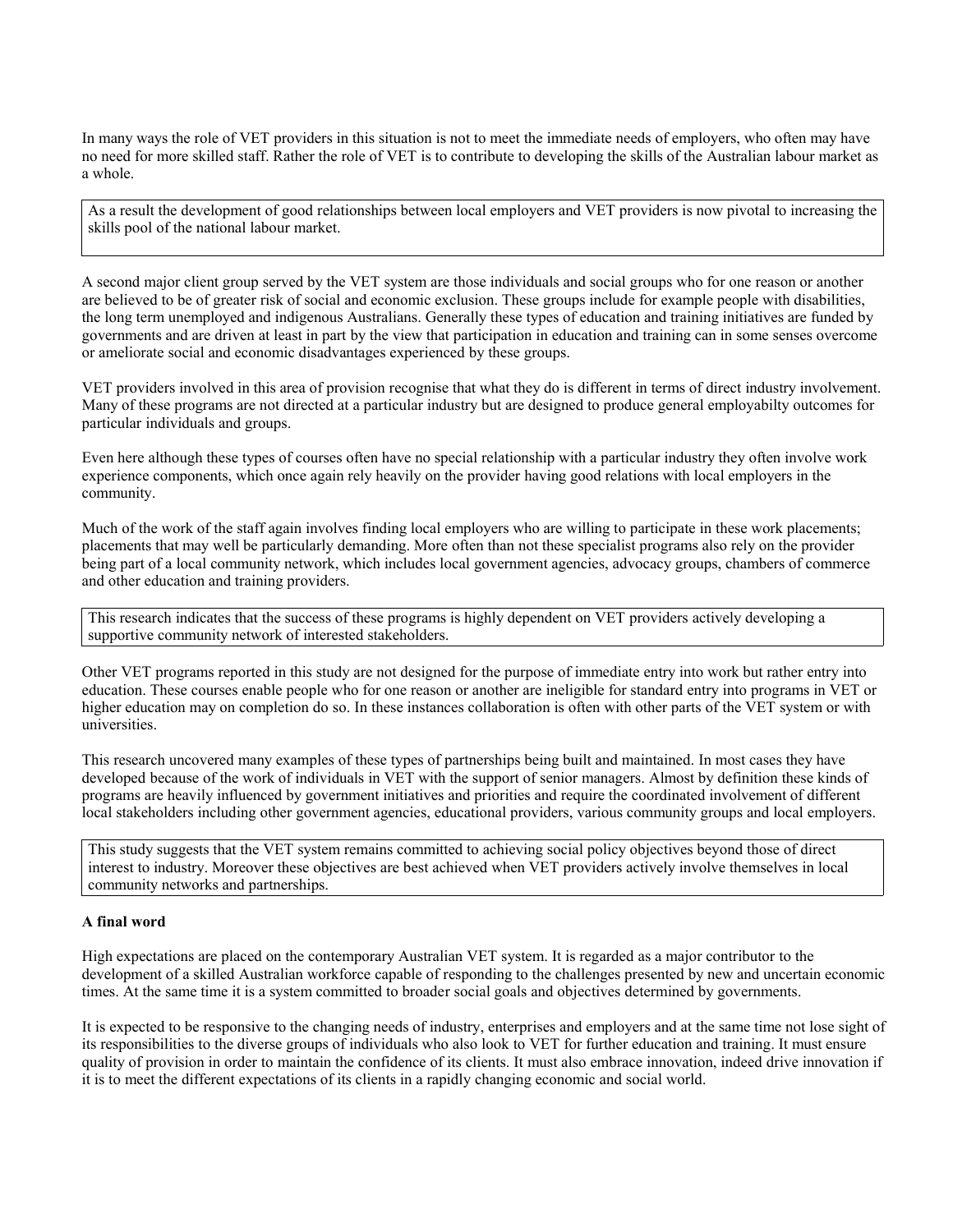How all this can be achieved is a major challenge for policymakers, VET providers and practitioners.

This research project suggests that significant progress as been made. The leading role taken by industry in contemporary VET has led to real improvements in VET provision, with greater benefits flowing to industry and individual workers. However, this research also shows that collaboration and partnership make up the other arm that leads to VET achieving the economic and social goals set for it. Moreover, collaboration and partnership appear to flourish best at the local and regional levels of delivery.

As the ILO (2002) points out to be effective this process needs to overcome local parochialism, quality concerns and vested interests among central decision-makers and inadequate resourcing of local decision making. Nevertheless it suggests that despite these drawbacks greater decision making at the local level tends to bring with it greater innovation and accountability.

This study suggests that there are grounds for believing that further progress can be made in this area. Already many VET providers are working in partnership with local stakeholders. With increased recognition of this at the policy level, with adequate resourcing and a renewed focus on developing the VET workforce the VET system can continue to realise the goals that have been set for it.

This study set out to illuminate some of the issues that face VET policy, practice and practitioners as a result of the rapidly changing nature of contemporary work and new thinking about skills, knowledge and learning. It noted the success of policies designed to increase the involvement of industry in the VET system at the national level. But also noted that interest in the role of local and regional partnerships had emerged as a policy focus of may countries around the world. The empirical research also revealed that within the Australian VET context there was evidence that such productive partnerships do exist and bring considerable advantages with them.

In this light it is perhaps timely to suggest a number of future directions VET policy practice and practitioners

### **Within the policy context**

Questions that policy makers need to ask are:

- How and in what ways can policy encourage and support local and regional collaborations in VET?
- What public policy tools can be used to effect these changes?
- What systemic barriers and constraints inhibit local and regional collaborations and how can they be reduced?

### **Within the practitioner and practice context?**

Questions that VET providers need to ask are:

- What implications does the changing nature of VET work have for the make-up of the contemporary VET workforce?
- What kinds of education and training professionals are now needed to undertake contemporary VET work?
- What kinds of professional qualifications and work experiences reflect the workforce needs of the contemporary VET system?
- How and it what ways can recruitment, staff development and promotion strategies be used to support the development and maintenance of a contemporary VET workforce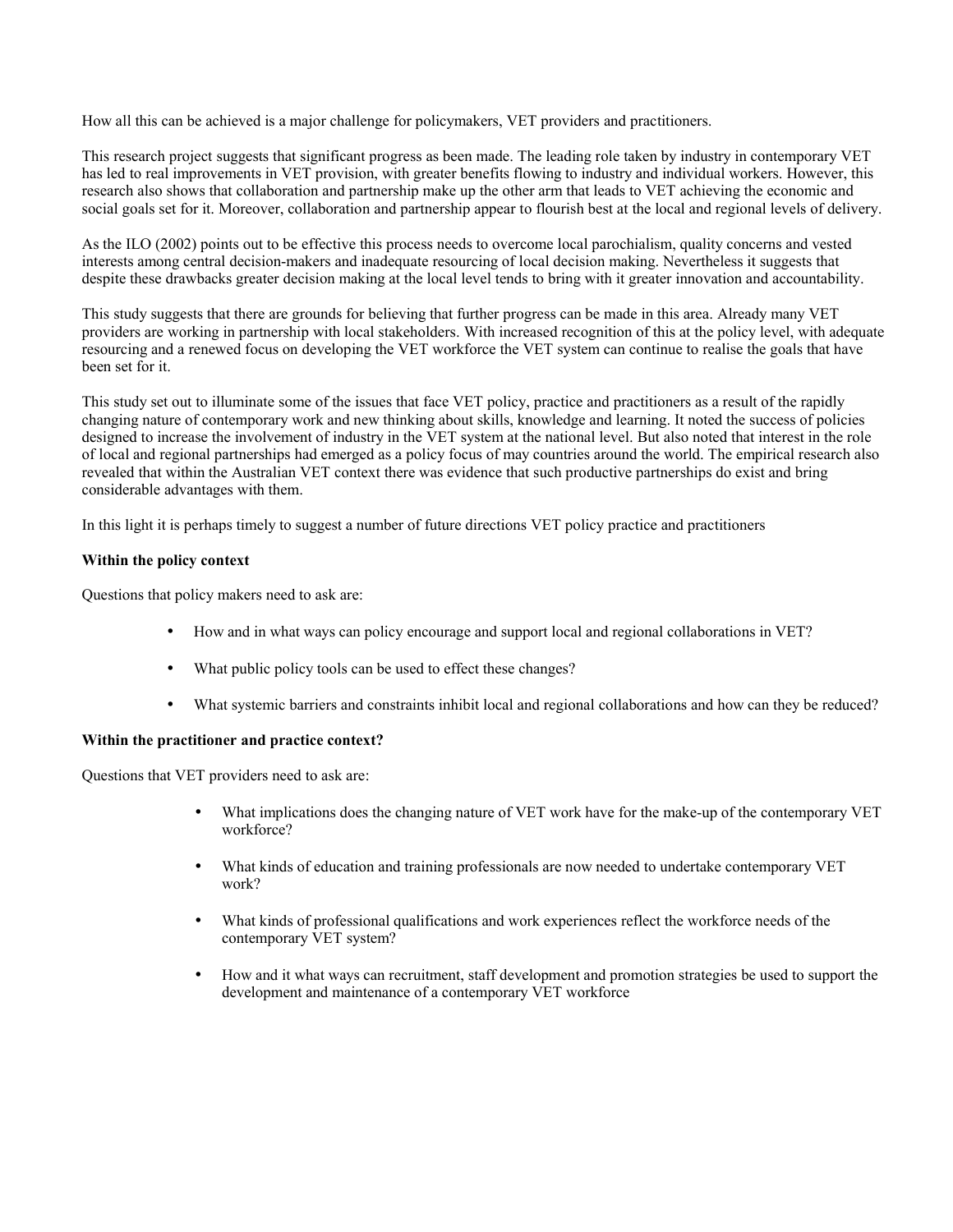#### **References**

Booth R (2001) The Future of work,*Training Agenda* 9:4 7-8.

Briggs C & Kitay J (2000) VET, *Skill Formation and the Labour Market: An overview of the major contemporary studies* working paper no.1 NSW BVET, Sydney

Board of Vocational Education & Training (BVET) (2001) *Beyond Flexibility: Skills and Work in the Future*, final report of a research project commissioned by NSW Board of Vocational Education BVET, Sydney.

Cairney T (2000). *The Knowledge Based Economy: A Review of the Literature*, NSW BVET, Sydney

Castells M. (1993), The Informational Economy and the New International Division of Labour, in Carno M., Castells M., Cohen, S. and Cardoso F.M *The New Global Economy in The Information Age; Reflections on our Changing World*, University Park PA , Pennsylvania State University Press.

Champy J. (1995), *Reengineering Management: the mandate for new leadership*, New York, Harper Business.

Goozee G (2001) *The Development of TAFE in Australia* NCVER Adelaide

Green A, Wolf A & Lehney T (1999) *Convergence and Divergence in European Education and Training Systems*, Institute of Education London

Imel S (2001) *Career Development of Free Agent Worker*, Eric Digest no.228 Eric Clearinghouse, Ohio State University. International Labour Office (ILO)(2002)*Learning and Training for Work in the Knowledge Society*, ILO Geneva.

Johnston D (2000) *The new economy*, OECD Paris

Kerka S (2000) *Future Work Myths and Realities No. 11* Eric Clearinghouse, Ohio State University.

Maglen L & Shah C (1999) *Emerging occupational patterns in Australia in the era of globalization and rapid technological change: implications for education and training*Working paper No.21 Melbourne CEET Monash ACER.

Marginson, S (2000), The changing nature and organisation of work and the implications for vocational education and training *in Australia*, NCVER, Adelaide.

Ministry of Education and Training (MEST), 1995*, Major Reforms in Training systems in Five Countries*, Education, Skills & Training Province of British Columbia

Noonan P (2001) *Critical Success Factors for TAFE*, Centre for Economics of Education and Training Monash University.

OECD (2000) *Is there a new economy?* First report of the OECD Growth project, Paris

OECD (1996) Building Policy Coherence: Tools and Tensions, prepared in collaboration with B. Guy Peters, University of Pittsburgh, http://www.oecd.org/puma/strat/coherenc.htm

Papadopoulos G (1996), *Education 1960-1990: The OECD perspective*, OECD, Paris.

Seddon T, Billett S & Vongalis A (2002) Building Community Through Social Partnerships Around Vocational Education and